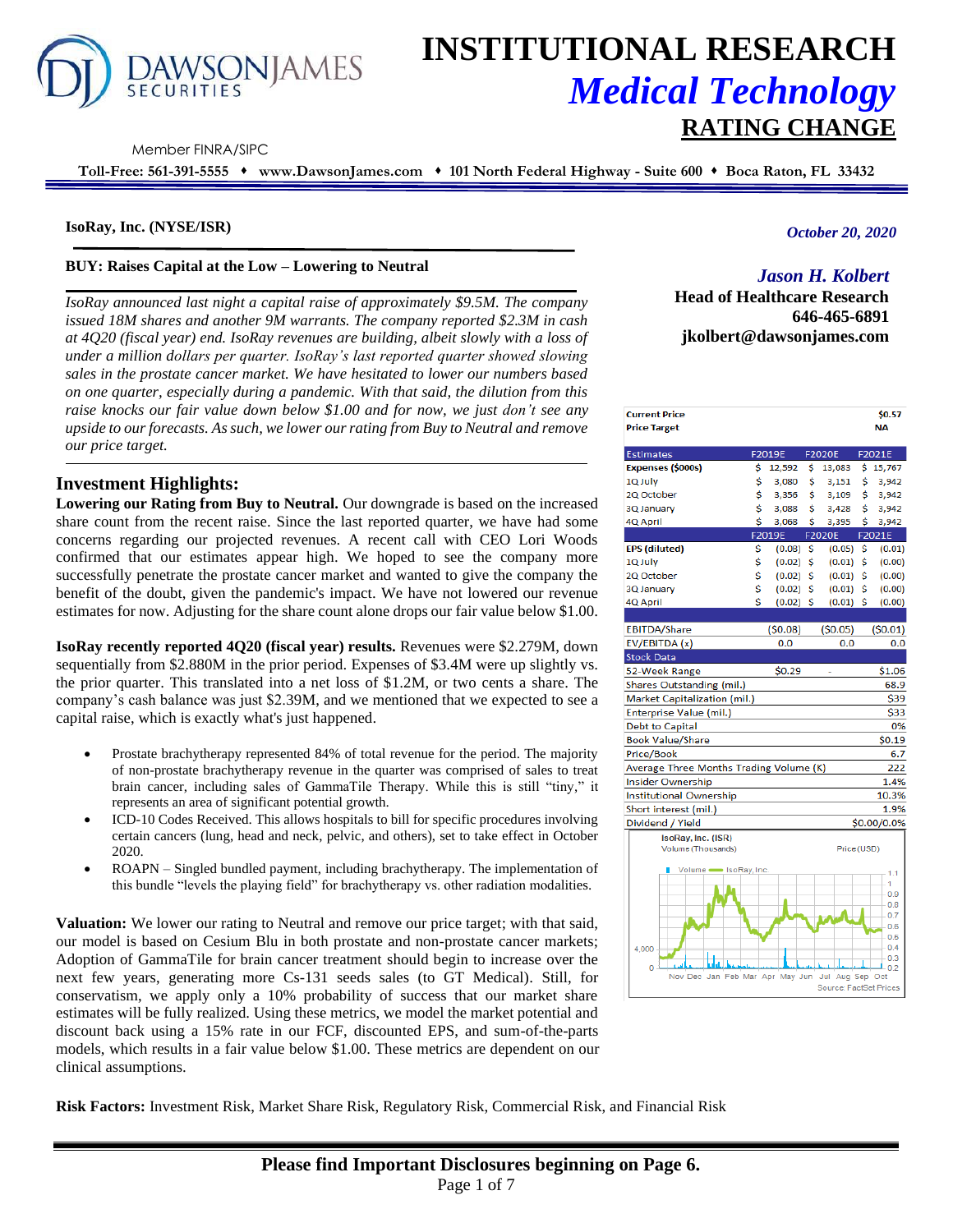

#### **Modeling Assumptions:**

- 1. We assume continued growth of the patient incidence and prevalence of prostate cancer. We also assume that brachytherapy can become a larger part of the over-all prostate cancer therapy marketplace. We currently assume brachytherapy is under 10% and over the next decade and rise to 17%. Within the brachytherapy marketplace, Cs-131 has just a 5% market share. We assume that share can rise by 23% over the next decade.
- 2. Pricing. We assume on average \$70 per seed and 50 seeds per case in PC. Please see the market model below for our assumptions in non-prostate indications.
- 3. For IsoRay, and a result of the complexities of Isotope management, there may be a significant reduction in the cost of manufacturing associated with the volume.
- 4. GammaTile. We model the recurrent brain cancers marketplace (300,000 cases per year) and assume the market is based on the 75% of patients who may undergo tumor resection. At just 3% market share, \$150 per seed and 65 seeds on average, the market becomes significant at \$86M annually. We apply just a 10% probability that the full commercial opportunity can be realized based on GT Medical's ability to invest the needed capital to aggressively change the current treatment paradigm.

## **Exhibit 1: Cs-131 Models in Prostate, Other and GammaTile.\***

| CS-131 sales (\$000)                                            | 2018E       | 2019E   | 2020E    | 2021E    | 2022E    | 2023E    | 2024E    | 2025E    | 2026E    | 2027E    | 2028E    | 2029E    | 2030E    |
|-----------------------------------------------------------------|-------------|---------|----------|----------|----------|----------|----------|----------|----------|----------|----------|----------|----------|
| <b>Prostate Cancer</b>                                          | 260,840     | 266,057 | 271,378  | 276,806  | 282,342  | 287,989  | 293,748  | 299,623  | 305,616  | 311,728  | 317,963  | 324,322  | 330,808  |
| % Patients electing monotherapeutic brachytherapy               | 9.3%        | 9.4%    | 9.6%     | 9.8%     | 10.0%    | 12.0%    | 13.0%    | 14.0%    | 15.0%    | 16.0%    | 17.0%    | 17.0%    | 17.2%    |
| Number of patients for brachytherapy                            | 24,258      | 25,009  | 26.052   | 27.127   | 28,234   | 34,559   | 38.187   | 41,947   | 45.842   | 49.876   | 54,054   | 55.135   | 56,899   |
| Market share                                                    | 5.0%        | 6.0%    | 8.0%     | 10.0%    | 12.0%    | 14.0%    | 16.0%    | 18.0%    | 20.0%    | 22.0%    | 22.5%    | 22.7%    | 22.8%    |
| Patients electing CS-131 (Over lodine-125 or Palladium-103)     | 1,213       | 1,501   | 2.084    | 2,713    | 3,388    | 4,838    | 6.110    | 7,551    | 9,168    | 10,973   | 12,162   | 12,516   | 12,973   |
| Price per seed                                                  | 70          | 70      | 70       | 70       | 70       | 70       | 70       | 70       | 70       | 70       | 70       | 70       | 70       |
| Seeds per patient                                               | 50          | 50      | 50       | 50       | 50       | 50       | 50       | 50       | 50       | 50       | 50       | 50       | 50       |
| CS-131 sales (Prostate cancer) (\$000)                          | \$4,245     | \$5,252 | \$7,295  | \$9,494  | \$11,858 | \$16,934 | \$21,385 | \$26,427 | \$32,090 | \$38,405 | \$42,567 | \$43,805 | \$45,405 |
|                                                                 | 505713%     |         |          |          |          |          |          |          |          |          |          |          |          |
| Non-prostate cancers (Head & Neck), Gyn., Lung Cancer           | 254,000     | 259.080 | 264,262  | 269.547  | 274.938  | 280,437  | 286.045  | 291.766  | 297,601  | 303,554  | 309.625  | 312.721  | 315,848  |
| % Patients receiving brachytherapy (monotherapy or combination) | 10.0%       | 12.0%   | 13.00%   | 14.00%   | 15.00%   | 16.00%   | 17.00%   | 18.00%   | 19.00%   | 20.00%   | 21.00%   | 22.00%   | 23.00%   |
| Number of patients for brachytherapy                            | 25,400      | 31.090  | 34.354   | 37.737   | 41.241   | 44.870   | 48.628   | 52,518   | 56,544   | 60.711   | 65.021   | 68.799   | 72,645   |
| Market share                                                    | 0.3%        | 0.5%    | 0.8%     | $1.0\%$  | 1.5%     | $2.0\%$  | $2.5\%$  | $3.0\%$  | $3.5\%$  | $4.0\%$  | 4.5%     | 4.9%     | 4.9%     |
| Patients receiving CS-131 brachytherapy                         | 76          | 155     | 258      | 377      | 619      | 897      | 1.216    | 1.576    | 1.979    | 2.428    | 2.926    | 3.371    | 3,560    |
| Price per seed                                                  | 115         | 115     | 115      | 115      | 115      | 115      | 115      | 115      | 115      | 115      | 115      | 115      | 115      |
| Seeds per patients                                              | 65          | 65      | 65       | 65       | 65       | 65       | 65       | 65       | 65       | 65       | 65       | 65       | 65       |
| CS-131 sales (Non-prostate cancer) (\$000)                      | \$570       | \$1,162 | \$1,926  | \$2,821  | \$4,624  | \$6,708  | \$9,087  | \$11,777 | \$14,793 | \$18,153 | \$21.871 | \$25.199 | \$26,608 |
| GammaTile (\$000)                                               | 2018A       | 2019E   | 2020E    | 2021E    | 2022E    | 2023E    | 2024E    | 2025E    | 2026E    | 2027E    | 2028E    | 2029E    | 2030E    |
| Brain cancer (cs/yr) - Candidates (new and recurrent)'          | 300,000     | 306,000 | 312,120  | 318,362  | 324.730  | 331,224  | 337,849  | 344,606  | 351,498  | 358,528  | 365,698  | 373,012  | 380,473  |
| % Patients undergoing surgical resection                        | 75.0%       | 75.0%   | 75.0%    | 75.0%    | 75.0%    | 75.0%    | 75.0%    | 75.0%    | 75.0%    | 75.0%    | 75.0%    | 75.0%    | 75.0%    |
| Patients requiring treatment of tumor bed following resection   | 225,000     | 229,500 | 234.090  | 238,772  | 243.547  | 248,418  | 253.387  | 258.454  | 263.623  | 268.896  | 274.274  | 279.759  | 285,354  |
| Market share                                                    | 0.0%        | 0.1%    | 0.5%     | $1.0\%$  | $1.3\%$  | $1.5\%$  | $1.8\%$  | $2.0\%$  | $2.3\%$  | $2.5\%$  | 2.8%     | 3.1%     | 3.1%     |
| Patients receiving wafer                                        | $\mathbf 0$ | 230     | 1.170    | 2,388    | 3,044    | 3,726    | 4,434    | 5.169    | 5,932    | 6,722    | 7.543    | 8.673    | 8,846    |
| Price per seed                                                  | \$150       | \$150   | \$150    | \$150    | \$150    | \$150    | \$150    | \$150    | \$150    | \$150    | \$150    | \$150    | \$150    |
| Seeds per patients                                              | 65          | 65      | 65       | 65       | 65       | 65       | 65       | 65       | 65       | 65       | 65       | 65       | 65       |
| <b>Probability Factor</b>                                       | 10%         | 10%     | 10%      | 10%      | 10%      | 10%      | 10%      | 10%      | 10%      | 10%      | 10%      | 10%      | 10%      |
| Wafer sales (Mengioma's) (\$000)                                | \$0         | \$224   | \$1,141  | \$2,328  | \$2,968  | \$3,633  | \$4,323  | \$5,040  | \$5,783  | \$6,554  | \$7,354  | \$8,456  | \$8,625  |
| Probability adjusted sales (\$000)                              | \$0         | \$224   | \$1,141  | \$2,328  | \$2,968  | \$3,633  | \$4,323  | \$5,040  | \$5,783  | \$6,554  | \$7,354  | \$8,456  | \$8,625  |
| <b>Combined Revenues</b>                                        | \$4,815     | \$6,638 | \$10,362 | \$14,643 | \$19,451 | \$27,275 | \$34,796 | \$43,244 | \$52,666 | \$63,112 | \$71,793 | \$77,459 | \$80,638 |

*Source: Dawson James estimates; \* Numbers are estimated for all years.*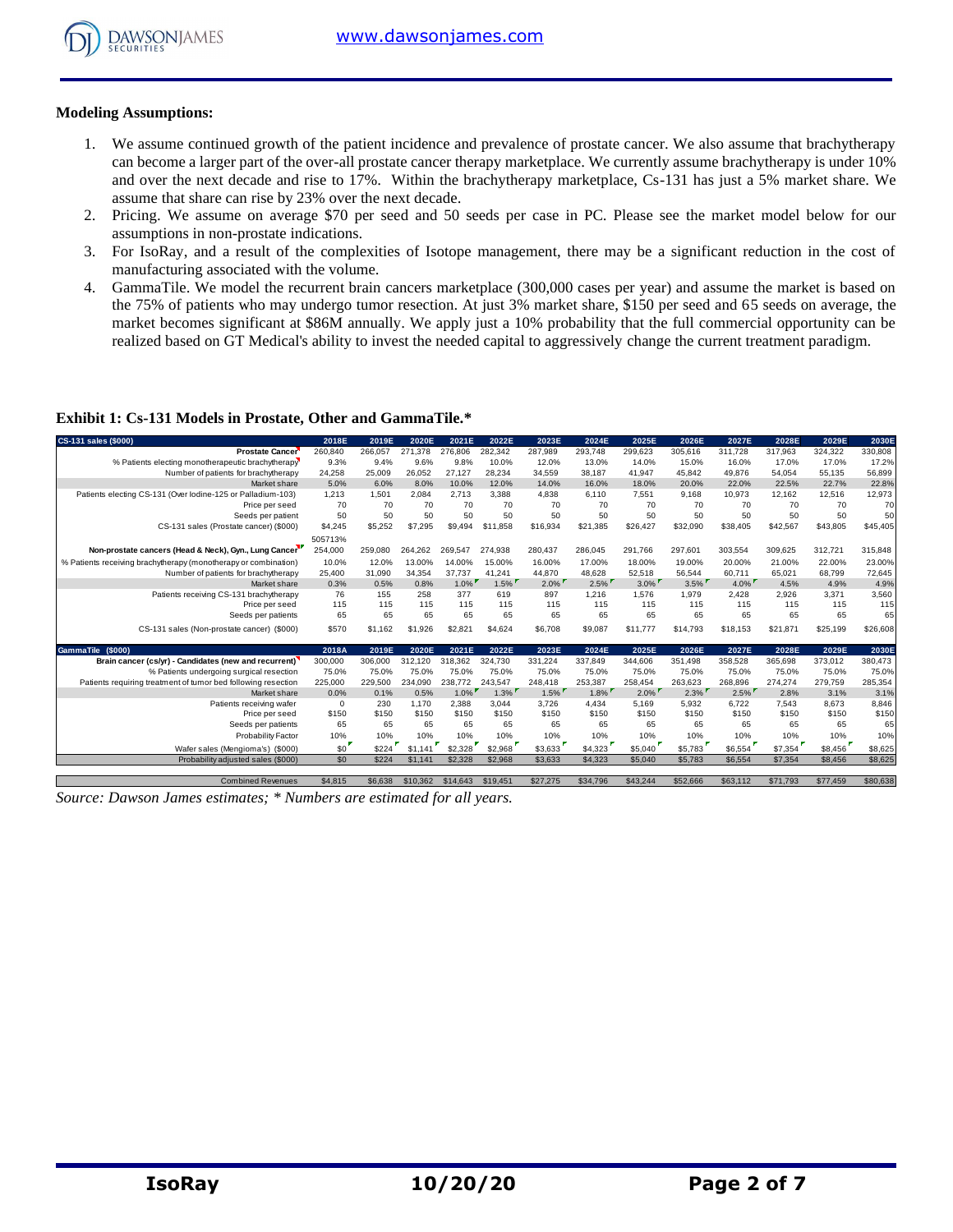

#### **VALUATION**

We see IsoRay as an established company that has an approved product that is being commercialized. Revenue today is small at just \$10M annually and has struggled to grow at any significant rate. We have been "liberal" with a 15% risk rate. Typically for early stage companies with no approved products which possess a lot of clinical risks, we use a 30% risk rate, and for established companies with more predictable revenues and typically cash flow positive, we apply a 10% risk rate. We model the company's revenues (and expenses) out to 2030. We consider the need to raise capital, and as such, we use a future projected share count. We then apply these metrics to our free cash flow to the firm (FCFF), discounted earnings (dEPS) and the sum of the parts (SOP) model, which are equal weighted, averaged and rounded to the nearest whole number. The current valuation suggests a fair value or price target below \$1.00. As such, we are Neutral rated.

#### **Exhibit 2. FCFF Model**

 $0.8$ 

|                                | Average<br>- \$ | 0.8  |                          |                          |          |                          |                          |                          |                          |        |        |        |                          |        |                          |
|--------------------------------|-----------------|------|--------------------------|--------------------------|----------|--------------------------|--------------------------|--------------------------|--------------------------|--------|--------|--------|--------------------------|--------|--------------------------|
|                                | Price Target \$ | 0.9  |                          |                          |          |                          |                          |                          |                          |        |        |        |                          |        |                          |
|                                | Year            | 2020 |                          |                          |          |                          |                          |                          |                          |        |        |        |                          |        |                          |
| DCF Valuation Using FCF (mln): |                 |      |                          |                          |          |                          |                          |                          |                          |        |        |        |                          |        |                          |
| units ('000)                   |                 |      | 2018A                    | 2019E                    | 2020E    | 2021E                    | 2022E                    | 2023E                    | 2024E                    | 2025E  | 2026E  | 2027E  | 2028E                    | 2029E  | 2030E                    |
| EBIT                           |                 |      | (6,700)                  | (5,278)                  | (3, 446) | (1, 124)                 | 1,253                    | 5,803                    | 10,088                   | 15,070 | 20,789 | 26,673 | 31,312                   | 34,750 | 36,370                   |
| <b>Tax Rate</b>                |                 |      | 0%                       | 0%                       | 0%       | 7%                       | 9%                       | 11%                      | 14%                      | 16%    | 17%    | 18%    | 19%                      | 25%    | 29%                      |
| $EBIT(1-t)$                    |                 |      | (6,700)                  | (5,278)                  | (3, 435) | (1,045)                  | 1,140                    | 5,164                    | 8,676                    | 12,659 | 17,255 | 21,872 | 25,363                   | 25,978 | 25,721                   |
| CapEx                          |                 |      | $\overline{\phantom{a}}$ | $\overline{\phantom{a}}$ | $\sim$   | $\sim$                   | $\sim$                   | $\sim$                   | $\overline{\phantom{a}}$ |        |        |        | $\overline{\phantom{a}}$ |        | $\overline{\phantom{a}}$ |
| Depreciation                   |                 |      | $\sim$                   | $\overline{\phantom{a}}$ | $\sim$   | $\overline{\phantom{a}}$ | $\overline{\phantom{a}}$ | $\overline{\phantom{a}}$ |                          |        |        |        | ٠                        |        | $\overline{\phantom{a}}$ |
| Change in NWC                  |                 |      |                          |                          |          |                          |                          |                          |                          |        |        |        |                          |        |                          |
| <b>FCF</b>                     |                 |      | (6,700)                  | (5,278)                  | (3, 435) | (1,045)                  | 1,140                    | 5,164                    | 8,676                    | 12,659 | 17,255 | 21,872 | 25,363                   | 25,978 | 25,721                   |
| PV of FCF                      |                 |      | (8,861)                  | (6,070)                  | (3, 435) | (909)                    | 862                      | 3,396                    | 4,961                    | 6,294  | 7,460  | 8,223  | 8,291                    | 7,385  | 6,357.72                 |
| Discount Rate                  |                 |      | 15%                      |                          |          |                          |                          |                          |                          |        |        |        |                          |        |                          |
| Long Term Growth Rate          |                 |      | 1%                       |                          |          |                          |                          |                          |                          |        |        |        |                          |        |                          |
| <b>Terminal Cash Flow</b>      |                 |      | 185,555                  |                          |          |                          |                          |                          |                          |        |        |        |                          |        |                          |
| Terminal Value YE2030          |                 |      | 45,866                   |                          |          |                          |                          |                          |                          |        |        |        |                          |        |                          |
| <b>NPV</b>                     |                 |      | 88,680                   |                          |          |                          |                          |                          |                          |        |        |        |                          |        |                          |
| NPV-Debt                       |                 |      |                          |                          |          |                          |                          |                          |                          |        |        |        |                          |        |                          |
| Shares out (thousands)         |                 |      | 98,757                   | 2030E                    |          |                          |                          |                          |                          |        |        |        |                          |        |                          |
| NPV Per Share                  |                 | S    | 0.9                      |                          |          |                          |                          |                          |                          |        |        |        |                          |        |                          |

*Source: Dawson James estimates, company reports*

# **Exhibit 3. Discounted EPS Model**

| <b>Current Year</b>      | 2020       |
|--------------------------|------------|
| Year of EPS              | 2030       |
| <b>Earnings Multiple</b> | 10         |
| Discount Factor          | 15%        |
| <b>Selected Year EPS</b> | \$<br>0.26 |
| <b>NPV</b>               | 0.65       |

| Current Year<br>Year of EPS |                | 2020<br>2030    |          |                 |        | Discount Rate and Earnings Multiple Varies, Year is Constant | 2030 EPS |        |             |      |
|-----------------------------|----------------|-----------------|----------|-----------------|--------|--------------------------------------------------------------|----------|--------|-------------|------|
| Earnings Multiple           |                | 10 <sup>1</sup> |          |                 | 5%     | 10%                                                          | 15%      | 20%    | 25%         | 30%  |
|                             |                |                 | Earnings |                 |        |                                                              |          |        |             |      |
| Discount Factor             |                | 15%             | Multiple |                 | \$0.32 | \$0.20                                                       | \$0.13   | \$0.09 | $$0.06$$ \$ | 0.04 |
| Selected Year EPS           | $\mathfrak{s}$ | 0.26            |          |                 | \$0.81 | \$0.51                                                       | \$0.33   | \$0.21 | $$0.14$ \$  | 0.10 |
| <b>NPV</b>                  | .S             | 0.65            |          | 10              | \$1.62 | \$1.02                                                       | \$0.65   | \$0.43 | \$0.28\$    | 0.19 |
|                             |                |                 |          | 15              | \$2.43 | \$1.53                                                       | \$0.98   | \$0.64 | \$0.43\$    | 0.29 |
|                             |                |                 |          | 20              | \$3.24 | \$2.04                                                       | \$1.31   | \$0.85 | $$0.57$ \$  | 0.38 |
|                             |                |                 |          | 25              | \$4.05 | \$2.54                                                       | \$1.63   | \$1.07 | $$0.71$ \$  | 0.48 |
|                             |                |                 |          | 30              | \$4.86 | \$3.05                                                       | \$1.96   | \$1.28 | $$0.85$ \$  | 0.57 |
|                             |                |                 |          | 35 <sub>1</sub> | \$5.67 | \$3.56                                                       | \$2.28   | \$1.49 | $$0.99$ \$  | 0.67 |

#### **Exhibit 4. Sum of the Parts Model**

|                                          |       |                                |                                |           | .               | .<br>$  -$ |
|------------------------------------------|-------|--------------------------------|--------------------------------|-----------|-----------------|------------|
|                                          |       | Source: Dawson James estimates |                                |           |                 |            |
| <b>Exhibit 4. Sum of the Parts Model</b> |       |                                |                                |           |                 |            |
| IsoRay, Inc.                             | LT Gr |                                | Discount Rate Yrs. to Peak Mkt | % Success | Peak Sales MM's | <b>NPV</b> |
| CS-131 (Prostate cancer)                 | $1\%$ | 15%                            | 6                              | 100%      | \$45            | \$324      |
| <b>NPV</b>                               |       |                                |                                |           |                 | \$0.43     |
| CS-131 (non-prostate cancer)             | $1\%$ | 15%                            | 6                              | 100%      | \$27            | \$190      |
| <b>NPV</b>                               |       |                                |                                |           |                 | \$0.25     |
| GammaTile                                | 1%    | 30%                            | $\overline{3}$                 | 50%       | \$86            | \$297      |
| <b>NPV</b>                               |       |                                |                                |           |                 | \$0.21     |
| Net Margin                               |       |                                |                                |           |                 | 30%        |
| MM Shrs OS (2028E)                       |       |                                |                                |           |                 | 99         |
| <b>Total</b>                             |       |                                |                                |           |                 | \$0.9      |

*Source: Dawson James estimates*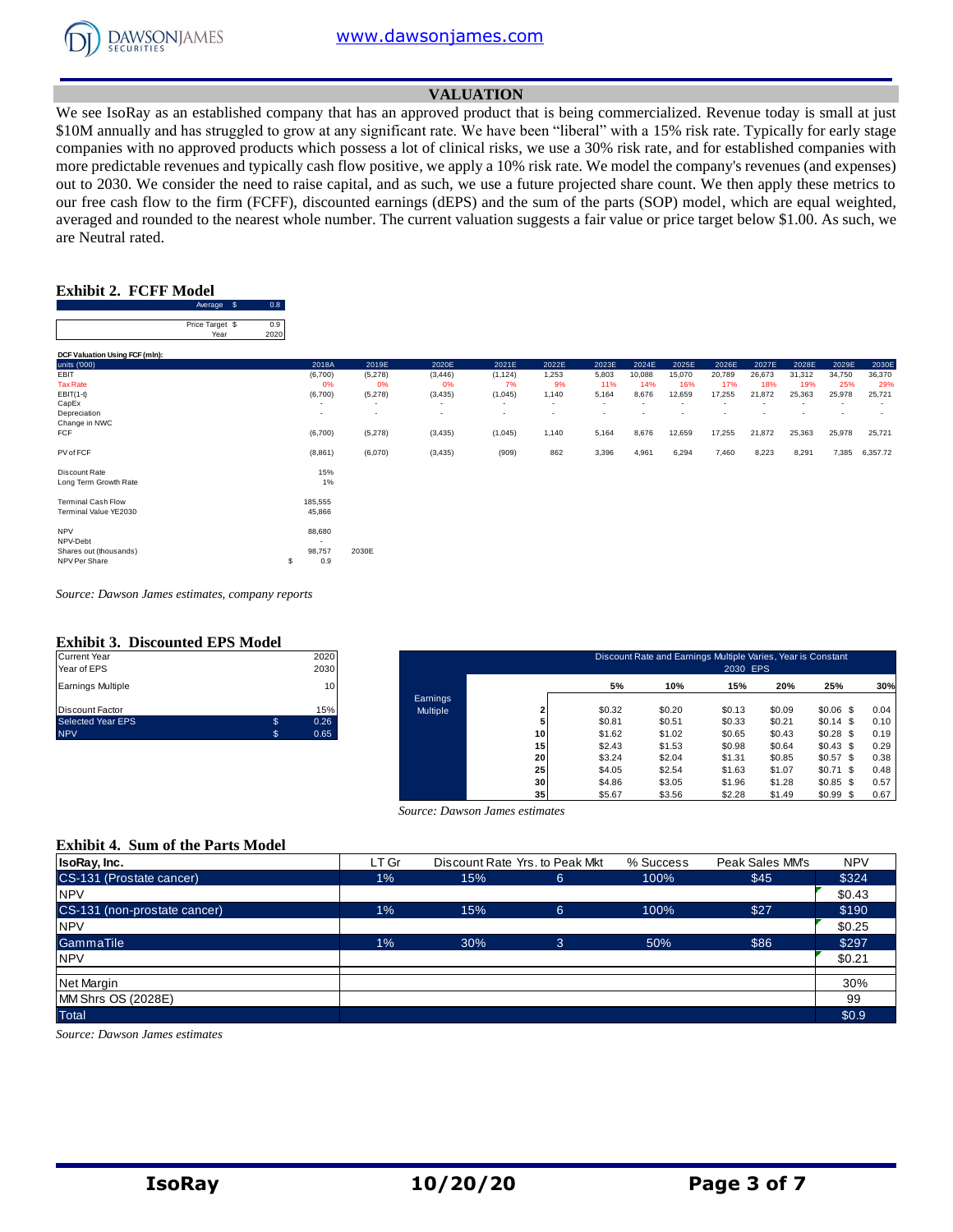

#### **Risk Analysis:**

**Investment Risk**: IsoRay is a small capital company, which can translate into high volatility and risk for investors. The company's revenues depend on one product with multiple applications. Prostate cancer treatment accounted for greater than three-fourths of product sales, and the prostate cancer market has been declining.

**Market Share Risk.** IsoRay faces well-entrenched competition within the brachytherapy marketplace as well as outside the marketplace from well-capitalized large pharma and biotechnology companies.

**Regulatory Risk**: Barium is the main raw material used to make Cesium-131. IsoRay relies heavily on the production of Barium. The main supplier of Cesium-131 is in Russia, so the majority of the production of Cesium is dependent on U.S. - Russian relations. The manufacturing facilities all need to pass certain standards of operation in order to be functionally running.

**Commercial Risk**: End consumers may believe that there is a lack of product doses for Cesium 131, and radiation therapy represents a complication for some providers.

**Financial Risk**: IsoRay is likely to have additional capital raises before the company can be self-sustaining.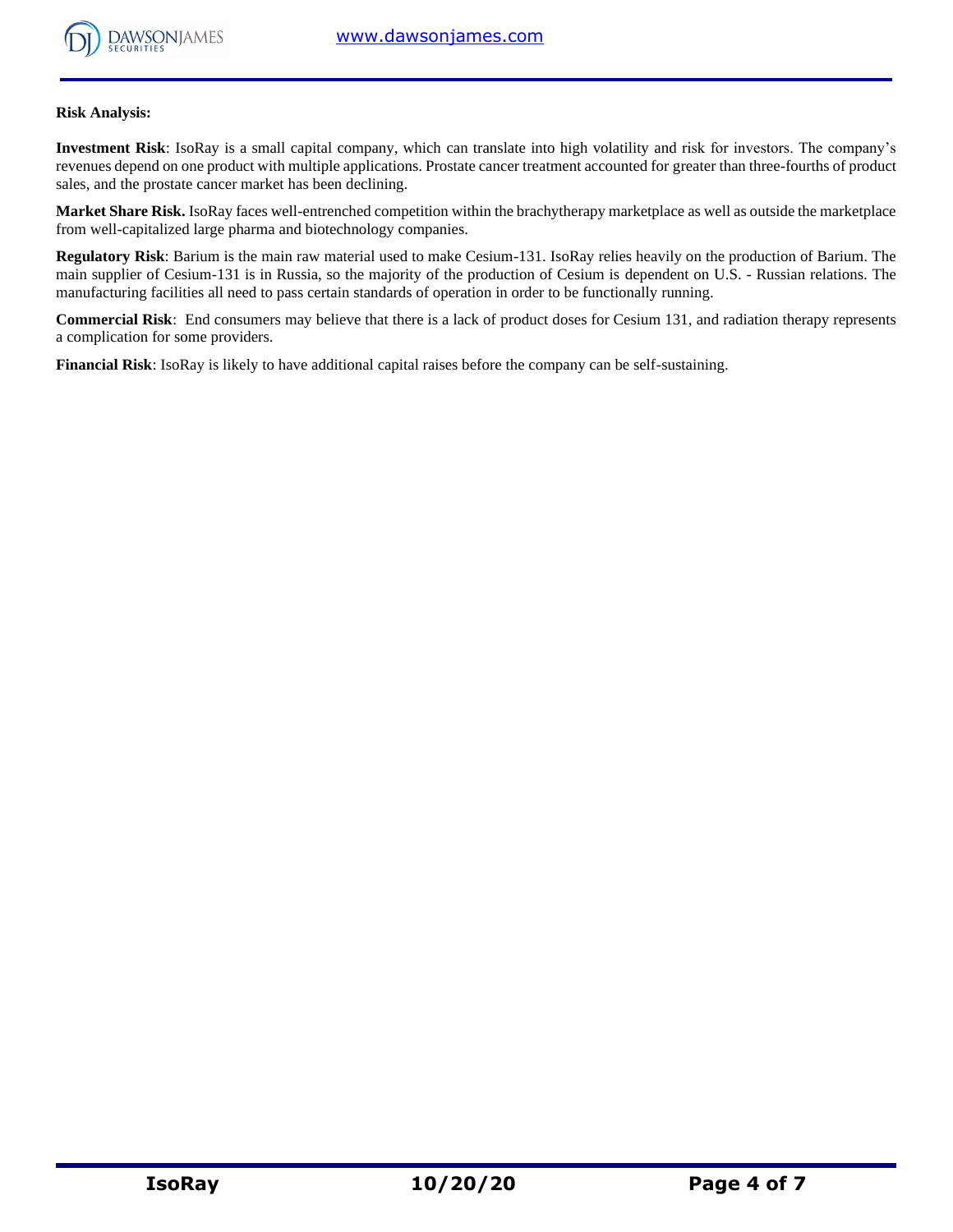

## **Exhibit 5. Income Statement**

| IsoRay™ Medical, Inc.: Income Statement (\$000)        | 6.2017                                | 6.2018  | 6.2019  | <b>July-Sept</b> | Oct-Dec | Jan-Mar | Apr-Jun  | 6.2020   | <b>July-Sept</b> | Oct-Dec | Jan-Mar | Apr-Jun | 6.2021   | 6.2022 | 6.2023 | 6.2024 | 6.2025 | 6.2026 | 6.2027 | 6.2028 | 6.2029 | 6.2030 |
|--------------------------------------------------------|---------------------------------------|---------|---------|------------------|---------|---------|----------|----------|------------------|---------|---------|---------|----------|--------|--------|--------|--------|--------|--------|--------|--------|--------|
| IsoRay™ Medical, Inc.: YE Jun 30                       | 2017A                                 | 2018A   | 2019A   | 1Q20A            | 2Q20A   | 3Q20A   | 4Q20A    | 2020A    | 1Q21E            | 2Q21E   | 3Q21E   | 4Q21E   | 2021E    | 2022E  | 2023E  | 2024E  | 2025E  | 2026E  | 2027E  | 2028E  | 2029E  | 2030E  |
| Cs-131 Prostate Cancer                                 | 4.761                                 | 5.369   | 5.252   | 1.547            | 1,500   | 2,080   | 1.800    | 6,927    | 2.374            | 2.374   | 2,374   | 2,374   | 9.494    | 11,858 | 16,934 | 21,385 | 26,427 | 32,090 | 38,405 | 42,567 | 43,805 | 45,405 |
| Cs-131 Seeds (non-prostate - non-brain)                |                                       | 506     | 1,162   | 482              | 421     | 500     | 300      | 1,703    | 705              | 705     | 705     | 705     | 2,821    | 4,624  | 6,708  | 9,087  | 11,777 | 14,793 | 18,153 | 21,87  | 25,199 | 26,608 |
| Gamma Tile                                             |                                       |         | 224     | 286              | 285     | 300     | 179      | 1,050    | 582              | 582     | 582     | 582     | 2,328    | 2.968  | 3.633  | 4,323  | 5,040  | 5.783  | 6.554  | 7,354  | 8,456  | 8,625  |
| <b>Total Product Sales</b>                             | 4.761                                 | 5.923   | 7.314   | 2.315            | 2.206   | 2.880   | 2.279    | 9.680    | 3.661            | 3.661   | 3.661   | 3.661   | 14.643   | 19.451 | 27.275 | 34,796 | 43.244 | 52.666 | 63.112 | 71.793 | 77.459 | 80.638 |
| <b>Expenses</b>                                        |                                       |         |         |                  |         |         |          |          |                  |         |         |         |          |        |        |        |        |        |        |        |        |        |
| Cost of product sales (prostate)                       | 3,923                                 | 3,790   | 3,808   | 1,000            | 1,000   | 1,100   | 1,133    | 4,233    | 1,464            | 1.464   | 1,464   | 1,464   | 5,857    | 7,586  | 10,092 | 12,526 | 15,135 | 17,907 | 21,458 | 24,410 | 25,562 | 26,611 |
| COGS % of revenue                                      | 82%                                   | 68%     | 64%     | 43%              | 43%     | 43%     | 439      | 44%      | 40%              | 40%     | 40%     | 40      | 40%      | 399    | 379    | 36%    | 35%    | 34%    | 349    | 349    | 339    | 33%    |
| Cost of product sales (non-prostate)                   |                                       | 291     | 459     | 79               | 95      | 74      | 75       | 323      | 257              | 257     | 257     | 257     | 1,030    | 1,518  | 2,068  | 2,682  | 3,363  | 4,115  | 4,941  | 5,845  | 6,731  | 7,047  |
| COGS % of revenue                                      | 20%                                   | 5%      | 28%     | 20%              | 20%     | 20%     | 20%      | 20%      | 20%              | 20%     | 20%     | 20%     | 20%      | 20%    | 20%    | 20%    | 20%    | 20%    | 20%    | 20%    | 20%    | 20%    |
| Sales and marketing expenses<br>S&M% of revenue        | 2.310                                 | 2,660   | 2,679   | 815              | 666     | 805     | 690      | 2,976    | 759              | 759     | 759     | 759     | 3,036    | 3,096  | 3,158  | 3,221  | 3,286  | 3.351  | 3.418  | 3.487  | 3,557  | 3,628  |
| General and administrative expenses<br>G&A% of revenue | 3.918                                 | 4.165   | 4.172   | 1,097            | 1,071   | 1,155   | 1,248    | 4,571    | 1.166            | 1,166   | 1,166   | 1,166   | 4,662    | 4,756  | 4,851  | 4,948  | 5.047  | 5.148  | 5,251  | 5,356  | 5.463  | 5,572  |
| Research and development                               | 965                                   | 1.746   | 1,474   | 233              | 277     | 294     | 322      | 1,126    | 296              | 296     | 296     | 296     | 1,182    | 1,241  | 1,303  | 1,330  | 1,343  | 1,356  | 1.370  | 1,384  | 1,397  | 1,411  |
| R&D % of revenue                                       |                                       |         |         |                  |         |         |          |          |                  |         |         |         |          |        |        |        |        |        |        |        |        |        |
|                                                        | (48)                                  |         |         |                  |         |         | (73)     | (73)     |                  |         |         |         |          |        |        |        |        |        |        |        |        |        |
| <b>Stk Optn's</b>                                      |                                       |         |         |                  |         |         |          |          |                  |         |         |         |          |        |        |        |        |        |        |        |        |        |
| Non-GAAP, Adi                                          |                                       |         |         | (73)             |         |         |          |          |                  |         |         |         |          |        |        |        |        |        |        |        |        |        |
| <b>Total Expenses</b>                                  | 11.068                                | 12.652  | 12.592  | 3,151            | 3.109   | 3.428   | 3.395    | 13.083   | 3.942            | 3.942   | 3.942   | 3.942   | 15,767   | 18.198 | 21,472 | 24,707 | 28.174 | 31.877 | 36,438 | 40.481 | 42.709 | 44,268 |
| Operating income (Loss)                                | (6, 307)                              | (6,729) | (5,278) | (836)            | (903)   | (548)   | (1, 116) | (3, 403) | (281)            | (281)   | (281)   | (281)   | (1, 124) | 1,253  | 5,803  | 10.088 | 15.070 | 20,789 | 26.673 | 31,312 | 34,750 | 36,370 |
| Interest income                                        | 117                                   | 29      |         | 20               | 6       |         |          | 30       |                  |         |         |         |          |        |        |        |        |        |        |        |        |        |
| Change in fair value of warrant derivative liability   | 27                                    |         |         |                  |         |         |          |          |                  |         |         |         |          |        |        |        |        |        |        |        |        |        |
| Financing and interest expense                         |                                       |         |         |                  |         |         |          |          |                  |         |         |         |          |        |        |        |        |        |        |        |        |        |
| <b>Total other income</b>                              | 144                                   | 29      |         | 20               |         | 3       |          | 30       |                  |         |         |         |          |        |        |        |        |        |        |        |        |        |
| <b>Pretax Income</b>                                   | (6, 163)                              | (6,700) | (5,278) | (816)            | (897)   | (545)   | (1, 115) | (3, 373) | (281)            | (281)   | (281)   | (281)   | (1.124)  | 1.253  | 5.803  | 10.088 | 15,070 | 20.789 | 26.673 | 31.312 | 34,750 | 36,370 |
| Income Tax Benefit (Provision)                         |                                       |         |         |                  | (2)     | (3)     |          | (11)     | (20)             | (20)    | (20)    | (20)    | (79)     | 113    | 638    | 1,412  | 2,411  | 3,534  | 4,801  | 5,949  | 8,772  | 10,649 |
| <b>Tax Rate</b>                                        | - 03                                  |         |         | 4%               | 4%      | 4%      |          | n        | 7%               | 7%      | 7%      | 7%      | -79      | 9%     | 119    | 14%    | 16%    | 17%    | 189    | 19%    | 25%    | 29%    |
| <b>GAAP Net Income (loss)</b>                          | (6, 166)                              | (6,711) | (5.278) | (816)            | (899)   | (548)   | (1, 109) | (3, 384) | (261)            | (261)   | (261)   | (261)   | (1,045)  | 1.140  | 5,164  | 8.676  | 12.659 | 17.255 | 21.872 | 25.363 | 25,978 | 25,721 |
| Preferred stock dividends                              | (11)                                  | (11.00) |         |                  |         |         |          | $\sim$   |                  |         |         |         |          |        |        |        |        |        |        |        |        |        |
| <b>GAAP-EPS</b>                                        | (0.11)                                | (0.12)  | (0.08)  | (0.01)           | (0.01)  | (0.01)  | (0.01)   | (0.05)   | (0.00)           | (0.00)  | (0.00)  | (0.00)  | (0.01)   | 0.01   | 0.06   | 0.10   | 0.14   | 0.20   | 0.25   | 0.29   | 0.30   | 0.29   |
| Non GAAP EPS (dil)                                     | (0.11)                                | (0.12)  | (0.08)  | (0.01)           | (0.01)  | (0.01)  | (0.01)   | (0.05)   | (0.00)           | (0.00)  | (0.00)  | (0.00)  | (0.01)   | 0.01   | 0.05   | 0.09   | 0.13   | 0.18   | 0.22   | 0.26   | 0.27   | 0.26   |
| Wgtd Avg Shrs (Bas) - '000s                            | 55.016                                | 55,159  | 67,042  | 67,388           | 67.388  | 67,558  | 85,895   | 72,057   | 85,980           | 86,066  | 86,152  | 86,239  | 86,110   | 86,454 | 86,801 | 87.149 | 87,498 | 87.848 | 88,200 | 88,553 | 88,908 | 89,264 |
| Watd Ava Shrs (Dil) - '000s                            | 55,016                                | 55.159  | 67.042  | 67.388           | 67.388  | 67.558  | 95.029   | 74.341   | 95.124           | 95.219  | 95.314  | 95.409  | 95.266   | 95.648 | 96.031 | 96,416 | 96.802 | 97.190 | 97.579 | 97,970 | 98.363 | 98,757 |
| Source: Company reports and Dawson James               | 4th Qtr-2020 share count is estimates |         |         |                  |         |         |          |          |                  |         |         |         |          |        |        |        |        |        |        |        |        |        |

*Source: Dawson James estimates and Company Reports*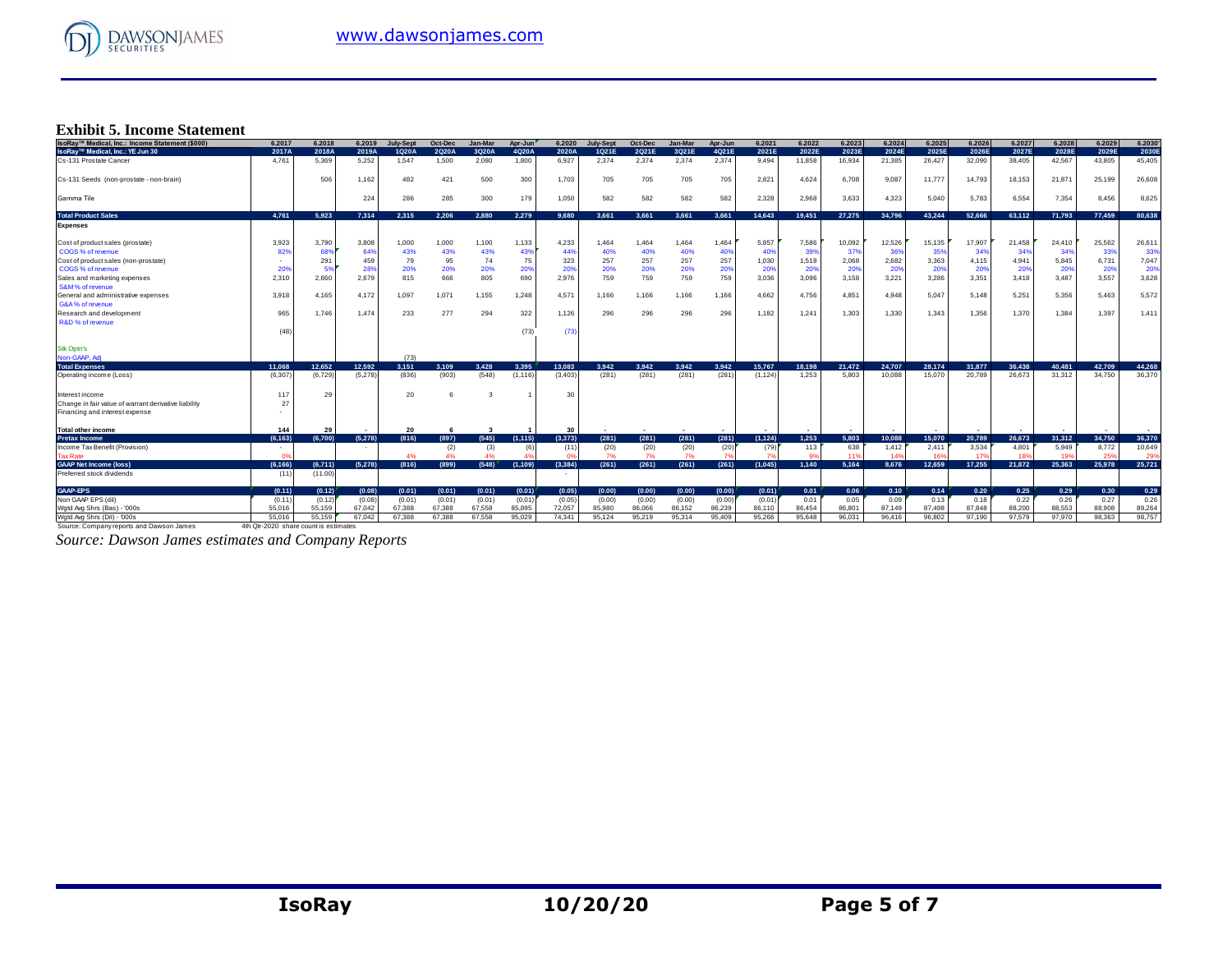

### Companies mentioned in this report

*GT Medical (private)*

#### **Important Disclosures:**

## **Price Chart:**



Price target and rating changes over the past three years: Initiated – Buy – July 1,  $2019$  – Price Target \$1.00 Update – Buy – September 26, 2019 – Price Target \$1.00 Update – Buy – November 22, 2019 – Price Target \$1.00 Update – Buy – February 5, 2020 – Price Target \$1.00 Update – Buy – May 13, 2020 – Price Target \$1.00 Update – Buy – September 22, 2020 – Price Target \$1.00 Rating Change – Neutral – October 20, 2020 – Price Target NA

Dawson James Securities, Inc. (the "Firm") is a member of the Financial Industry Regulatory Authority ("FINRA") and the Securities Investor Protection Corporation ("SIPC").

The Firm does not make a market in the securities of the subject company(s). The Firm has NOT engaged in investment banking relationships with ISR in the prior twelve months, as a manager or co-manager of a public offering and has NOT received compensation resulting from those relationships. The Firm may seek compensation for investment banking services in the future from the subject company(s). The Firm has NOT received any other compensation from the subject company(s) in the last 12 months for services unrelated to managing or co-managing of a public offering.

Neither the research analyst(s) whose name appears on this report nor any member of his (their) household is an officer, director or advisory board member of these companies. The Firm and/or its directors and employees may own securities of the company(s) in this report and may increase or decrease holdings in the future. As of September 31, 2020, the Firm as a whole did not beneficially own 1% or more of any class of common equity securities of the subject company(s) of this report. The Firm, its officers, directors, analysts or employees may affect transactions in and have long or short positions in the securities (or options or warrants related to those securities) of the company(s) subject to this report. The Firm may affect transactions as principal or agent in those securities.

Analysts receive no direct compensation in connection with the Firm's investment banking business. All Firm employees, including the analyst(s) responsible for preparing this report, may be eligible to receive non-product or service specific monetary bonus compensation that is based upon various factors, including total revenues of the Firm and its affiliates as well as a portion of the proceeds from a broad pool of investment vehicles consisting of components of the compensation generated by investment banking activities, including but not limited to shares of stock and/or warrants, which may or may not include the securities referenced in this report.